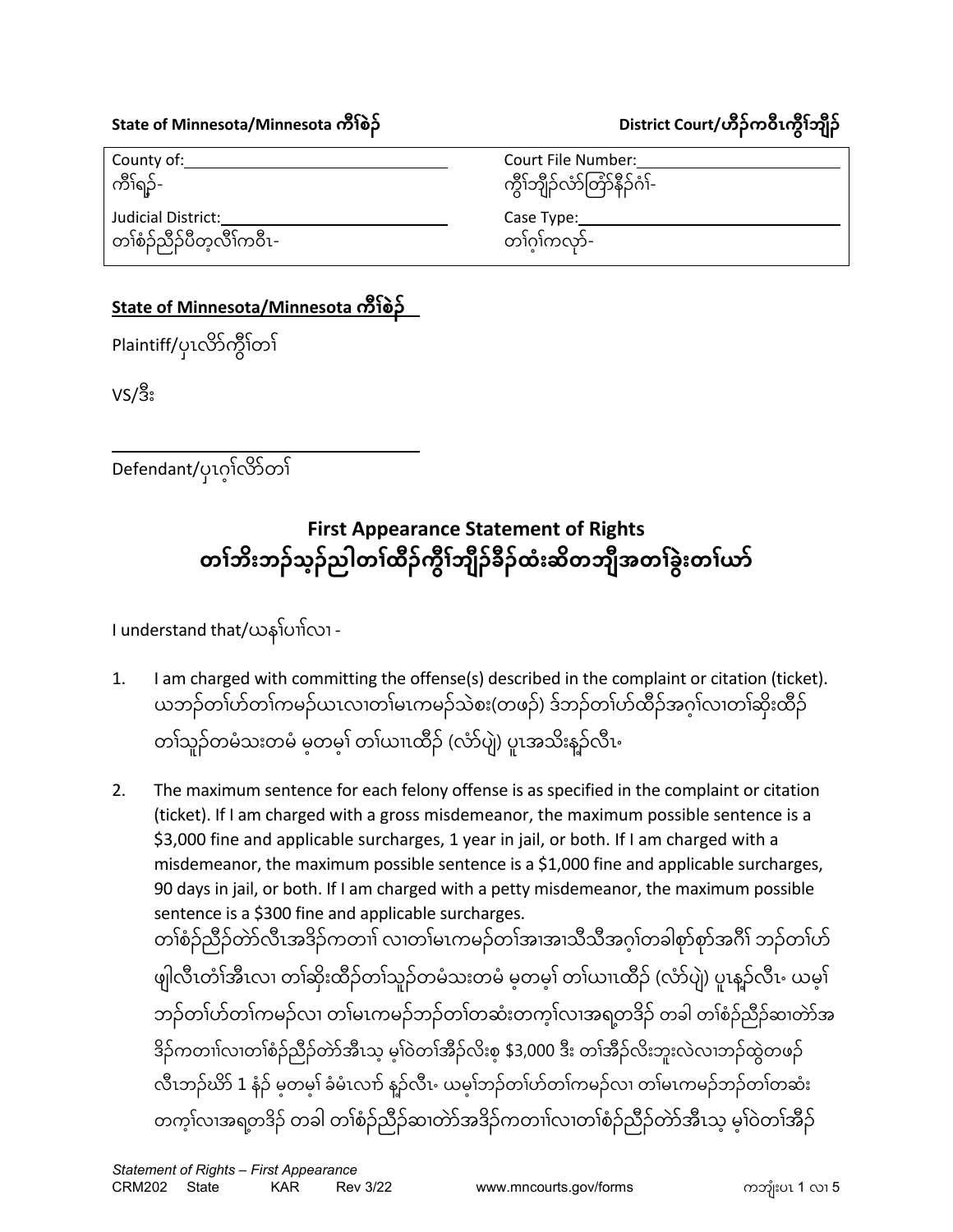လီးစ့ \$1,000 ဒီး တၢ်အံဉ်လီးဘူးလဲလၢဘဉ်ထွတ်ဖဉ် လီၤဘဉ်ဃာ 90 သီ မဲ့တမဲ့၊ ခမၤလက် နဉ်လီၤႋ ယမ့်၊ဘဉ်တ၊်ဟဲတ၊်ကမဉ်လ၊ တ၊မၤကမဉ်ဘဉ်တ၊တဆံးတကဲ့၊လ၊အရတဒ်ဉ် တ၊စ်ဉ်ညီဉ်ဆ၊တာ အဒီဉ်ကတၢါလ၊တ၊်စဉ်ညီဉ်တာအီၤသ့ မဲ့၊ဝတၢ်အီဉ်လီးစ့ \$300 ဒီး တ၊်အီဉ်လီးဘူးလလ၊ဘဉ်ထွ တဖဉ် နဉ်လီၤႋ

- 3. I have the right to be represented by an attorney at all times, including during police line-up or police questioning, and to ask for an attorney at any stage of the court proceedings. ယအိဉ်ဒီးတၢ်ခွဲးတၢ်ယာ်လၢ ပိါ်ရီတဂၤကကဲဘဉ်န့ါ်ယၤခၢဉ်စးသ့ထီရီၤတဘိုု ပဉ်ဃှာ်ဒီးဖဲလ၊ ပၢၤကိါ် ကီးထိဉ် မ့တမ့၊ ပၢၤကၤ်သကွ၊်တၢ်အခါ ဒီးဃ့ထိဉ်ပါရီတဂၤလၢကွဲ၊်ဘျဉ်အတၤ်လာဘၤလာကွဲ၊်ထိ ရီၤတဘျီသွနဉ်လီၤႋ
- 4. For all misdemeanor, gross misdemeanor, and felony offenses, an attorney will be appointed to represent me if I cannot afford to pay for an attorney. The public defender application is available a[t pdapplication.courts.state.mn.us,](https://pdapplication.courts.state.mn.us/) or scan the QR code: တၢ်မၤကမၣ်သဲစးအစၢ် တၢ်မၤကမၣ်ဘၣ်တၢ်တဆံးတက့ၢ်လၢအရတဒိၣ် ဒီး တၢ်မၤကမၣ် ့ တၢအၢအၢသံသီ အဂ္ဂၢခလက် ပါရီတဂၤကဘဉ်တ၊ဟဲလံၤအံၤလ၊ကကန့၊်ဘဉ်ယခၢဉ်စး ဖယဟ့ဉ်ပါရီတဂၤအဘူးလဲတန့်၊ဘဉ်အခါန္ဥာလၤႋ တၢပတထံဉ် ပဒိဉ်အပှၤဂုၤ်လာတၢ် သဲ့ဖ [pdapplication.courts.state.mn.us](https://pdapplication.courts.state.mn.us/), မ့ တမ့ ၢ် ဒိလီၤ QR ပနီၣ်-



I understand a public defender cannot be appointed if I am charged only with a petty misdemeanor and I must hire my own attorney or represent myself. ယ န၊ပၢါလ၊ ယမဲ့၊မၤကမဉ်တ၊ထတဆးတကဲ့၊နဉ် တ၊နဉ်လံၤပဒိဉ်အပှၤဂဲ့၊လာတ၊တဂၤ တသ့ဘဉ် ' ဒီးယဘဉ်ငါယနီ၊ကစၢ်ပါရီတဂၤ မ့တမ့၊ ဂဲ့၊လာတ၊လၢနီ၊ကစၢဒဉ်ယန္ဝံလၤႋ

5. I do not have to say anything about the facts or circumstances of the case. I do not have to answer questions from the police or anyone else about the case. အလီၢ်တအဉ်လၢ ယကဘဉ်တတၢ်နီတမၤဘဉ်ဃးဒီး တ၊မူးတ၊ရ၊် အတၢဂံ့၊အမဲ့၊အတံတဖဉ် မဲ့တမဲ့၊ တၢ်အိဉ်သးတဖဉ်နဉ်လီၤႋ အလီၢ်တအိဉ်လၢယကဘဉ်တဲဆၢတၢ်သ်ကွၢ်တဖဉ်လၢပၢၤကီၢ် မ့တမဲ့၊ ့ ပုၤတဂၤလၢ်လၢ် ဘဉ်ဃးဒီးတၢ်မူးတၢ်ရၢ်နဉ်လီၤႋ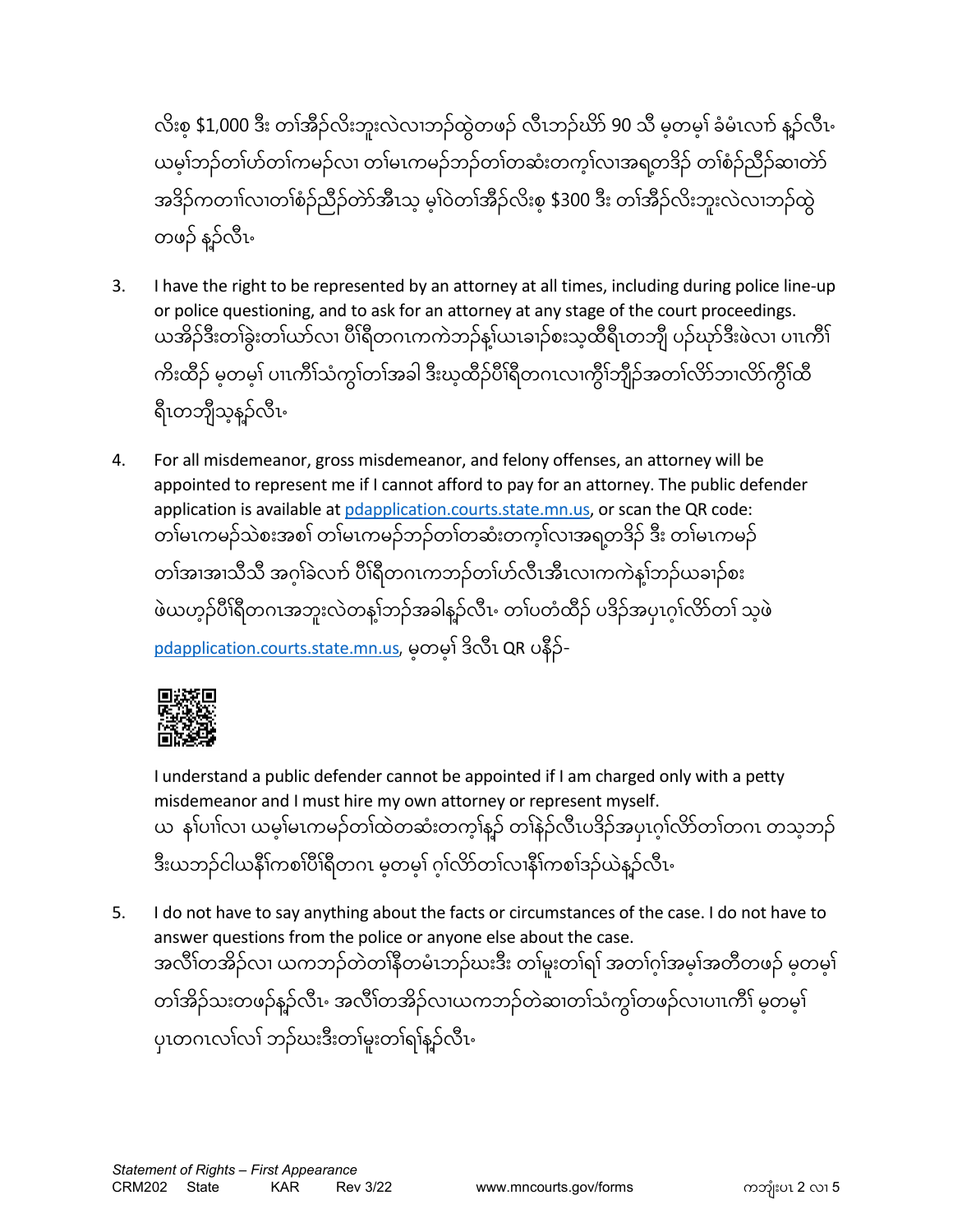- 6. Anything I say may be used against me in this or other court proceedings. တၢံတမ်ၤလၢလ၊လယတ်ဘဉ်အီၤ ကဘဉ်တၢ်စူးကါခံဆ၊ဘဉ်ကဲ့ၤယၤလ၊တၢဂံ့၊အဲၤ မ့တမဲ့၊ လၢက္ခါ်ဘျီဉ်တၢ်လိာ်ဘၢလိာ်ကွီၢ်တၢ်အဂၤသွနဉ်လီၤႋ
- 7. I can speak to an attorney before my next court appearance, and I will be given enough time before my next court date to hire and speak with an attorney. ယကတိၤသကိးတၢ်ဒီးပိါရီသ့ဖဲတချုးယတၢ်လဲၤထိဉ်ကွိၢ်ဘျီဉ်ဆူညါတဘျီ ဒီးတၢ်ကဟ့ဉ်ဘဉ်ယၤတၢ် ဆၢကတီၢ်အလၢလၢလီၣ်လီၣ် တချုးလၢယတၢ်ထီၣ်ကွီၢ်ဘျီၣ်ဆူညါတဘျီအနံၤသီဂီၢ်ဒီးကတိၤသ ကိုးတျ်ဒီးပီ<u>၊ရီ</u>တဂၤနဉ်လီၤႋ
- 8. I have a right/ယအိၣ်ဒီးတၢ်ခွဲးတၢ်ယာ်လၢ
	- a. For misdemeanor, gross misdemeanor, or felony offenses: to a trial before a jury, or a judge without a jury, in which I am presumed innocent until the State proves my guilt beyond a reasonable doubt; OR တၢမၤကမဉ်သစ်းအစၢ် တၢမၤကမဉ်တၢ်အၢအၢသံသံ မ့တမဲ့၊ တ၊မၤကမဉ်သစ်းကွဲ၊မှဉ်-အဂ္ဂၢိတဖဉ်- တၢံစဉ်ညီဉ်ပီတဲ့တၢမူးတၢံရ၊လၢကွဲ၊ဘျကရ၊ဖိမာည၊ မ့တမ့၊ စဉ်ညီဉ်ကွဲ၊တဂၤအ မာညါတအိဉ်ဒီးကွီၢ်ဘျီဉ်ကရၢဖိ လၢယမ့်၊ပှၤလၢတအိဉ်ဒီးတၢမၤကမဉ်တ၊ တုၤဒဉ်လၢ ကိၢစဉ်အုဉ်သးဟဲဂၢၢဟဲကျ၊ၤယတၢ်ကမဉ်လ၊ တၢဂံ့၊လာအဂံ့၊အကျုံဟသ့လၢၤဘဉ်တစု- မ့တမဲ့၊

For petty misdemeanor offenses: to a trial before a judge in which I am presumed innocent until the State proves my guilt beyond a reasonable doubt. တၢ်မၤကမဉ်ဘဉ်တၢ်တဆံးတက္၊်လၢအရတဒိဉ်- တၢ်စံဉ်ညီဉ်ပီတ္တတ၊်မူးတ၊်ရ၊်လၢစံဉ်ညီဉ်ကွီ၊် တဂၤအမဲာ်ညါ လၢယမ့ ၢ်ပှၤလၢတအိၣ်ဒီးတၢ်မၤကမၣ်တၢ် တုၤဒၣ်လၢ ကီၢ်စဲၣ်အုၣ်သးပာ်ဂၢၢ် တံကျ၊ၤယတၢကမဉ်လ၊ တၢဂံ့၊်လာအဂ္ဂ၊အကျ၊တသ့လၢ၊ဘဉ်တစုနဉ်လံၤ۰

- b. To remain silent at all times, including at trial. To testify, if I wish, but anything I say can be used against me in court. အိဉ်ဘူ့ဉ်တဘိယူၤဃိ ဃုာ်ဒီးလၢတၢ်လာဘၢလာကွီ၊အခါန္ဥာလံၤႋ အုဉ်သး ဖယမ့်၊လ်ဉ်ဘဉ် ဘဉ်ဆဉ်တၢ်တမံၤလၢ်လ၊လယတဲဘဉ်အီၤ ဘဉ်တၢ်စူးကါခီဆ၊ဘဉ်ကူၤယၤလၢကွိၢ်ဘိုုဉ် ပူးသွန္၌လီၤႋ
- c. To confront and cross-examine all witnesses. ကွၢ်ဆၢဉ်မဲာ်ဒီးသမံထံခ်ီက်လိာ်ပုၤအုဉ်သးခဲလၢာ်တဖဉ်နှဉ်လီၤႋ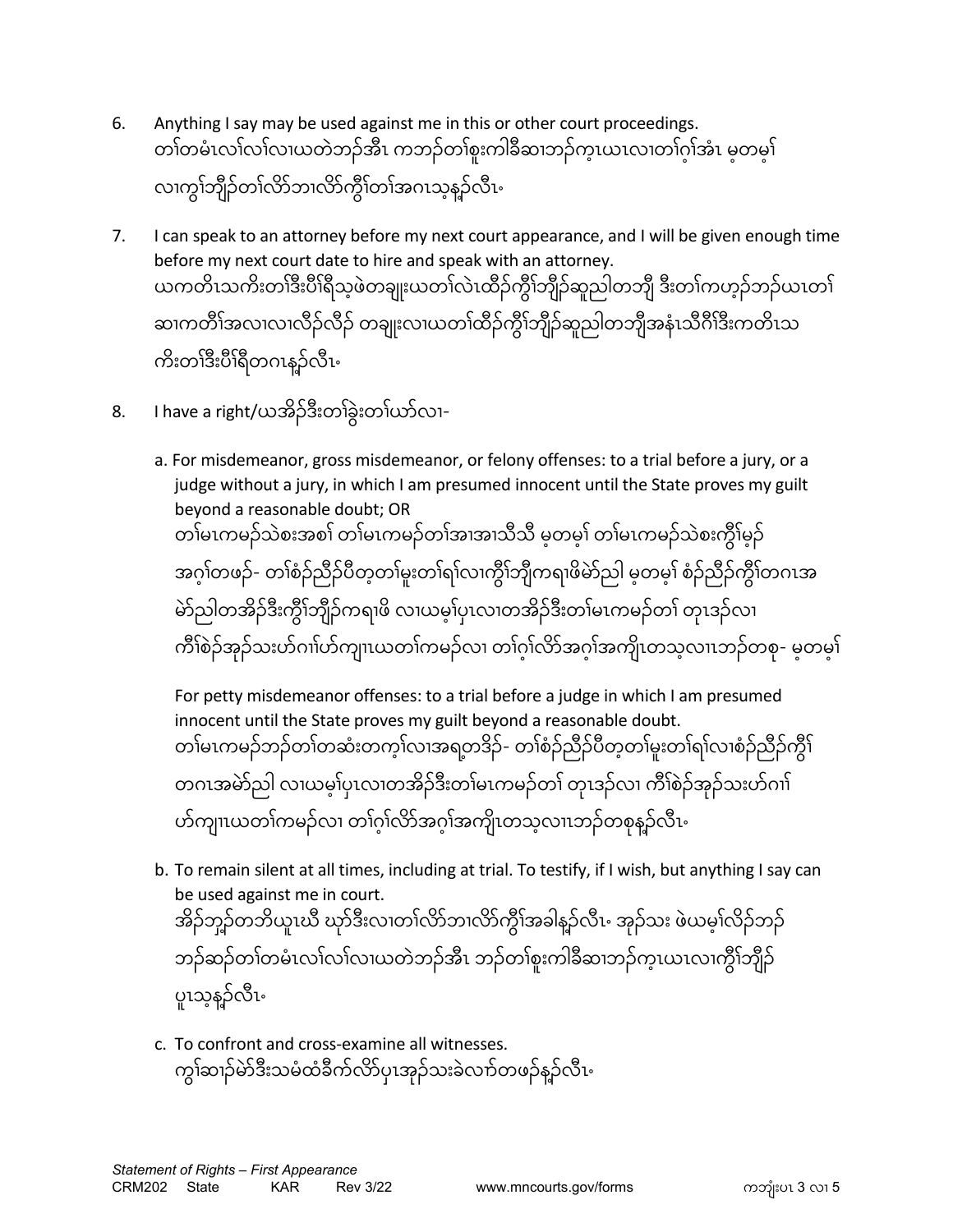- d. To subpoena witnesses on my own behalf. ကိးထိဉ်ပုၤအုဉ်သးတဖဉ်လၢနိဵၢ်ကစၢ်တၢ်ကဲဘျုးအဂီၢ်န္ဉာ်လီၤႋ
- e. To a written complaint if I am charged by citation (ticket). ကွးထိဉ် တၢသူဉ်တမသးတမအဂ္ဂၢတဘုဉ် ဖယမ့်၊ဘဉ်တၢဟတ၊ကမဉ်လ၊တ၊ယ၊ၤထိဉ် (လာပျ) အပူၤန္၌လီၤႋ
- 9. I can tell the judge at my court hearing what I think should be done about bail or my release from custody. ယတဲဘဉ်စံဉ်ညီဉ်ကွီၢ်ဖဲယကွိၢ်ဘျီဉ်တၢ်စံဉ်ညီဉ်ဒိကနဉ်အခါ ဘဉ်ဃးတၢ်လ၊ယဆိကမိဉ်နှဉ်ကြၢး ဘဉ်တ၊မၤဝၤလၢပှၤကွာအီၤလ၊ တၢအုဉ်ကၤ မ့တမ့၊ တ၊ပျကွာယၤလၢကွဲ၊ဘျဉ်တ၊ဒုးဃာန့ဉ်လံၤႋ
- 10. I can be charged with a crime if I fail to appear for court when I am told or notified of a court date, and the punishment for failure to appear can include a fine, jail, or both. ယမဲ့၊လုၢသုဉ်ခါပတာလၢကလၤထိဉ်ဘဉ်ကွဲ၊ဘျဉ်အနၤသံဖ ကွဲ၊ဘျဉ်အတၢနဉ်လံၤယၤ မဲ့တမဲ့၊ န်ၤသီလၢကွဲၢ်ဘျံဉ်အတၢ်ဘီးဘဉ်သူဉ်ညါဘဉ်ယၤန္၌ ယဘဉ်တၢ်ကမဉ်လ၊တ၊မၤကမဉ်ကွဲ၊မှဉ် သဲစးသ့ ဒီးတၢ်ဟွဉ်တၢ်ကမဉ်လၢလု၊်သွဉ်ခါပတာ်တလဲၤထီဉ်ကွိၢ်ဘျီဉ် ပဉ်ဃှာ်ဒီးတၢ်အိဉ်လိး လံၤဘဉ်ဃာ် မဲ့တမဲ့၊ ခမၤလၢာ် သဲ့နဉ်လံၤႋ

If I fail to appear for court and I am charged with a petty misdemeanor, or a misdemeanor that is certified as a petty misdemeanor, a guilty plea and conviction may be entered and any fine and surcharges imposed may be referred to collections. ယမဲ့၊လုၢ်သူဉ်ခါပတာတလၤထိဉ်ကွဲ၊်ဘျီဉ်ဒီးယဘဉ်တၤ်တ်တ၊်ကမဉ်လ၊ တ၊မၤကမဉ်ဘဉ်တ၊ တဆးတကဲ့၊လ၊အရတဒ်ဉ် မဲ့တမဲ့၊ တ၊ကမဉ်သစးကွဲ၊မှဉ် လ၊ဘဉ်တ၊ဟ်ဂၢ၊ဟ်ကျ၊ၤလ၊အမဲ့၊ တၢ်မၤကမဉ်ဘဉ်တၢ်တဆံးတက့ၢ်လၢအရတဒိဉ်နှဉ် တၢ်ဟ်လီၤ တၢ်အၢဉ်လီၤတၢ်ကမဉ်ဒီး တၢ်နာ်နျ်သးသ့ ဒီးတၢ်အီဉ်လိးဒီးတၢ်အီဉ်လိးဘူးလဲလ၊ဘဉ်ထွဲတဖဉ် လ၊ဆု၊နှာ်လီၤသး ကဘဉ်တၢ်ဃ့ထိဉ်အီၤသ့န္နာ်လီၤႋ

In any case, a warrant may be issued for my arrest if I fail to appear for court. လၢတၢမူးတ၊ရ၊်ထံရီၤတမၤ ယမ့၊်လု၊သ္ဥခါပတာလ၊ကလၤထံဥ်ကွဲ၊ဘျဉ်နဉ်တ၊နဉ်လံၤပၢၤ ကိၢ်တၢ်ဖိဉ်ဃာ်ယၤသ့နဉ်လီၤႋ

11. I understand that if I am not a citizen of the United States, a guilty plea or finding may result in deportation, exclusion from admission to the United States, or denial of naturalization as a United States citizen.